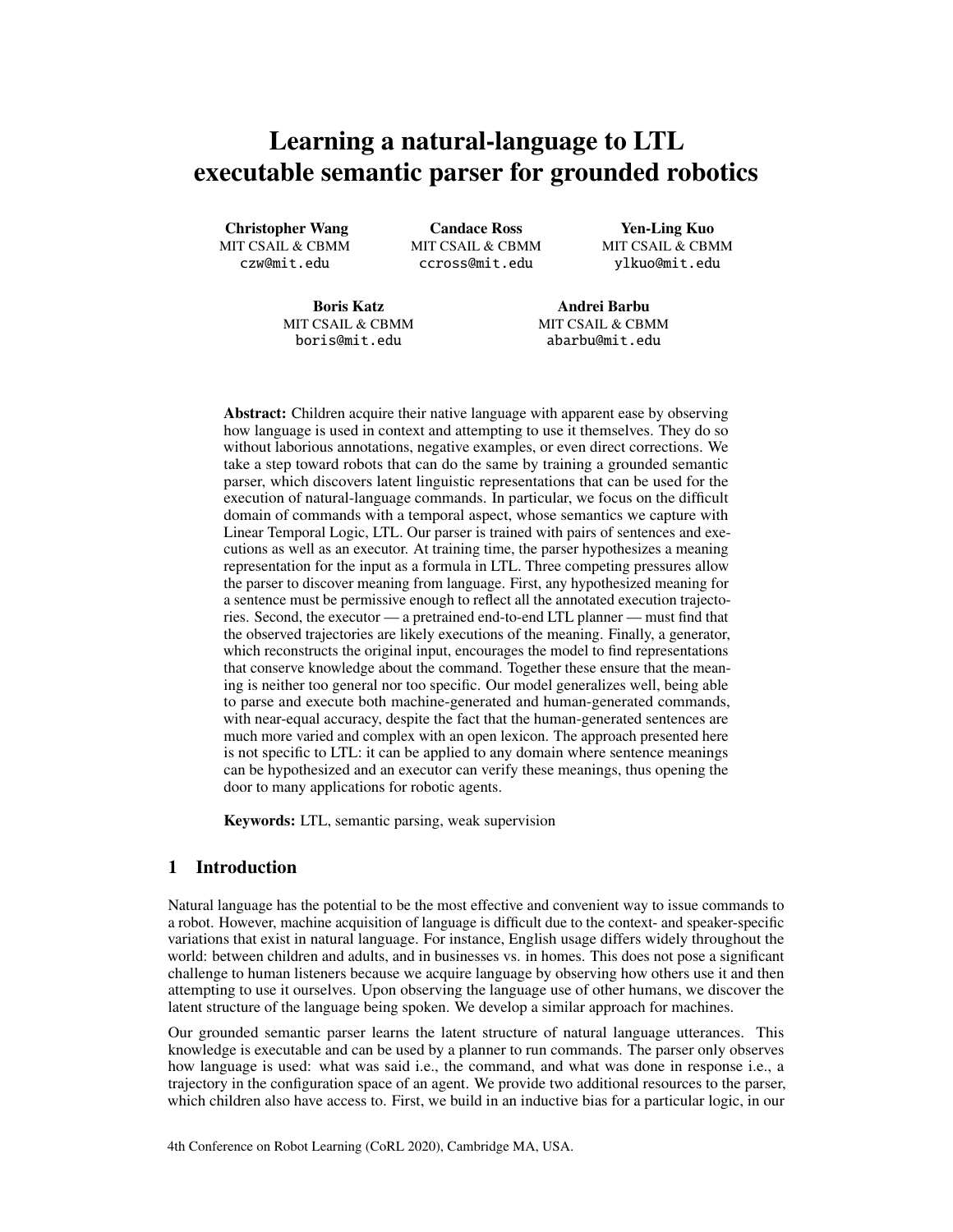# Learning a natural-language to LTL executable semantic parser for grounded robotics

Christopher Wang MIT CSAIL & CBMM czw@mit.edu

Candace Ross MIT CSAIL & CBMM ccross@mit.edu

Yen-Ling Kuo MIT CSAIL & CBMM ylkuo@mit.edu

Boris Katz MIT CSAIL & CBMM boris@mit.edu

Andrei Barbu MIT CSAIL & CBMM abarbu@mit.edu

Abstract: Children acquire their native language with apparent ease by observing how language is used in context and attempting to use it themselves. They do so without laborious annotations, negative examples, or even direct corrections. We take a step toward robots that can do the same by training a grounded semantic parser, which discovers latent linguistic representations that can be used for the execution of natural-language commands. In particular, we focus on the difficult domain of commands with a temporal aspect, whose semantics we capture with Linear Temporal Logic, LTL. Our parser is trained with pairs of sentences and executions as well as an executor. At training time, the parser hypothesizes a meaning representation for the input as a formula in LTL. Three competing pressures allow the parser to discover meaning from language. First, any hypothesized meaning for a sentence must be permissive enough to reflect all the annotated execution trajectories. Second, the executor — a pretrained end-to-end LTL planner — must find that the observed trajectories are likely executions of the meaning. Finally, a generator, which reconstructs the original input, encourages the model to find representations that conserve knowledge about the command. Together these ensure that the meaning is neither too general nor too specific. Our model generalizes well, being able to parse and execute both machine-generated and human-generated commands, with near-equal accuracy, despite the fact that the human-generated sentences are much more varied and complex with an open lexicon. The approach presented here is not specific to LTL: it can be applied to any domain where sentence meanings can be hypothesized and an executor can verify these meanings, thus opening the door to many applications for robotic agents.

Keywords: LTL, semantic parsing, weak supervision

# 1 Introduction

Natural language has the potential to be the most effective and convenient way to issue commands to a robot. However, machine acquisition of language is difficult due to the context- and speaker-specific variations that exist in natural language. For instance, English usage differs widely throughout the world: between children and adults, and in businesses vs. in homes. This does not pose a significant challenge to human listeners because we acquire language by observing how others use it and then attempting to use it ourselves. Upon observing the language use of other humans, we discover the latent structure of the language being spoken. We develop a similar approach for machines.

Our grounded semantic parser learns the latent structure of natural language utterances. This knowledge is executable and can be used by a planner to run commands. The parser only observes how language is used: what was said i.e., the command, and what was done in response i.e., a trajectory in the configuration space of an agent. We provide two additional resources to the parser, which children also have access to. First, we build in an inductive bias for a particular logic, in our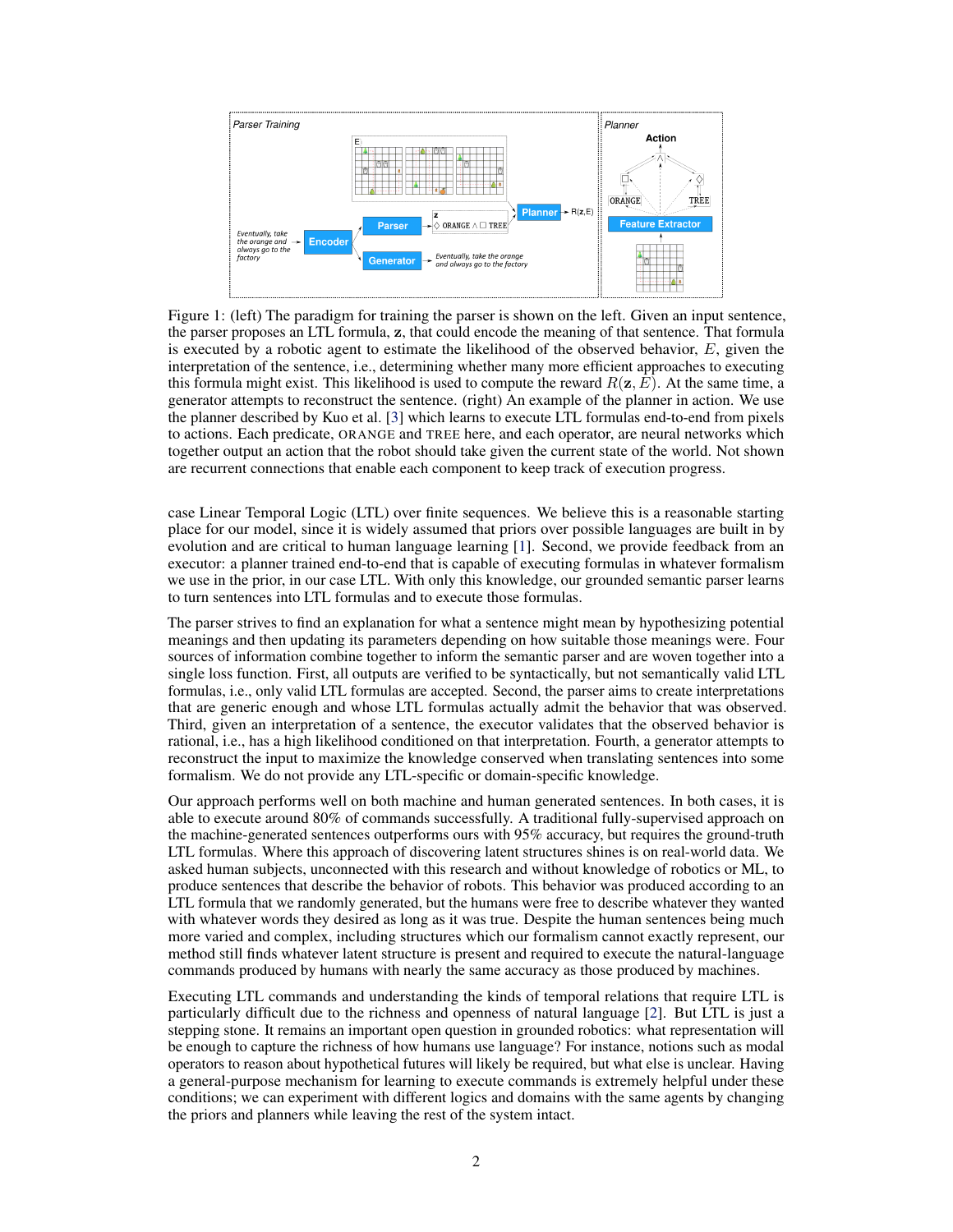<span id="page-2-0"></span>

Figure 1: (left) The paradigm for training the parser is shown on the left. Given an input sentence, the parser proposes an LTL formula, z, that could encode the meaning of that sentence. That formula is executed by a robotic agent to estimate the likelihood of the observed behavior,  $E$ , given the interpretation of the sentence, i.e., determining whether many more efficient approaches to executing this formula might exist. This likelihood is used to compute the reward  $R(z, E)$ . At the same time, a generator attempts to reconstruct the sentence. (right) An example of the planner in action. We use the planner described by Kuo et al. [\[3\]](#page-9-0) which learns to execute LTL formulas end-to-end from pixels to actions. Each predicate, ORANGE and TREE here, and each operator, are neural networks which together output an action that the robot should take given the current state of the world. Not shown are recurrent connections that enable each component to keep track of execution progress.

case Linear Temporal Logic (LTL) over finite sequences. We believe this is a reasonable starting place for our model, since it is widely assumed that priors over possible languages are built in by evolution and are critical to human language learning [\[1\]](#page-9-0). Second, we provide feedback from an executor: a planner trained end-to-end that is capable of executing formulas in whatever formalism we use in the prior, in our case LTL. With only this knowledge, our grounded semantic parser learns to turn sentences into LTL formulas and to execute those formulas.

The parser strives to find an explanation for what a sentence might mean by hypothesizing potential meanings and then updating its parameters depending on how suitable those meanings were. Four sources of information combine together to inform the semantic parser and are woven together into a single loss function. First, all outputs are verified to be syntactically, but not semantically valid LTL formulas, i.e., only valid LTL formulas are accepted. Second, the parser aims to create interpretations that are generic enough and whose LTL formulas actually admit the behavior that was observed. Third, given an interpretation of a sentence, the executor validates that the observed behavior is rational, i.e., has a high likelihood conditioned on that interpretation. Fourth, a generator attempts to reconstruct the input to maximize the knowledge conserved when translating sentences into some formalism. We do not provide any LTL-specific or domain-specific knowledge.

Our approach performs well on both machine and human generated sentences. In both cases, it is able to execute around 80% of commands successfully. A traditional fully-supervised approach on the machine-generated sentences outperforms ours with 95% accuracy, but requires the ground-truth LTL formulas. Where this approach of discovering latent structures shines is on real-world data. We asked human subjects, unconnected with this research and without knowledge of robotics or ML, to produce sentences that describe the behavior of robots. This behavior was produced according to an LTL formula that we randomly generated, but the humans were free to describe whatever they wanted with whatever words they desired as long as it was true. Despite the human sentences being much more varied and complex, including structures which our formalism cannot exactly represent, our method still finds whatever latent structure is present and required to execute the natural-language commands produced by humans with nearly the same accuracy as those produced by machines.

Executing LTL commands and understanding the kinds of temporal relations that require LTL is particularly difficult due to the richness and openness of natural language [\[2\]](#page-9-0). But LTL is just a stepping stone. It remains an important open question in grounded robotics: what representation will be enough to capture the richness of how humans use language? For instance, notions such as modal operators to reason about hypothetical futures will likely be required, but what else is unclear. Having a general-purpose mechanism for learning to execute commands is extremely helpful under these conditions; we can experiment with different logics and domains with the same agents by changing the priors and planners while leaving the rest of the system intact.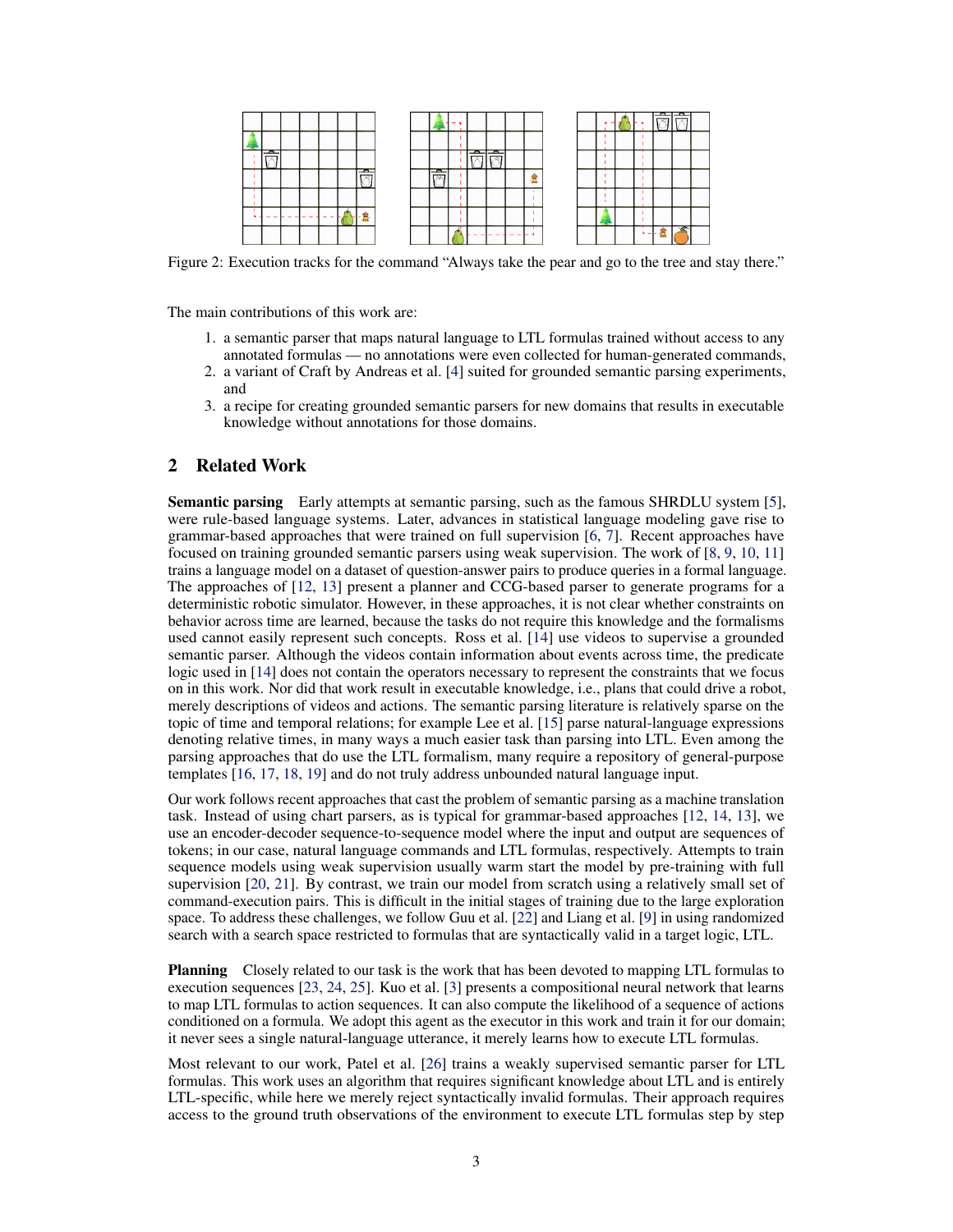<span id="page-3-0"></span>

|   |          |     |   |  |                          |                          |                          |   |  |     |     | -          | − |  |
|---|----------|-----|---|--|--------------------------|--------------------------|--------------------------|---|--|-----|-----|------------|---|--|
|   |          |     |   |  |                          |                          |                          |   |  |     |     |            |   |  |
| ≖ |          |     |   |  |                          | $\overline{\phantom{a}}$ | $\overline{\phantom{a}}$ |   |  |     |     |            |   |  |
|   |          |     | ᠴ |  | $\overline{\phantom{a}}$ |                          |                          | ₩ |  |     |     |            |   |  |
|   |          |     |   |  |                          |                          |                          |   |  |     |     |            |   |  |
|   | -------- | - - | 县 |  |                          |                          |                          |   |  | $-$ |     |            |   |  |
|   |          |     |   |  |                          |                          | ---------                |   |  |     | . . | ۰.<br>48.4 |   |  |

Figure 2: Execution tracks for the command "Always take the pear and go to the tree and stay there."

The main contributions of this work are:

- 1. a semantic parser that maps natural language to LTL formulas trained without access to any annotated formulas — no annotations were even collected for human-generated commands,
- 2. a variant of Craft by Andreas et al. [\[4\]](#page-9-0) suited for grounded semantic parsing experiments, and
- 3. a recipe for creating grounded semantic parsers for new domains that results in executable knowledge without annotations for those domains.

### 2 Related Work

Semantic parsing Early attempts at semantic parsing, such as the famous SHRDLU system [\[5\]](#page-9-0), were rule-based language systems. Later, advances in statistical language modeling gave rise to grammar-based approaches that were trained on full supervision [\[6,](#page-9-0) [7\]](#page-9-0). Recent approaches have focused on training grounded semantic parsers using weak supervision. The work of [\[8,](#page-9-0) [9,](#page-9-0) [10,](#page-9-0) [11\]](#page-9-0) trains a language model on a dataset of question-answer pairs to produce queries in a formal language. The approaches of [\[12,](#page-9-0) [13\]](#page-9-0) present a planner and CCG-based parser to generate programs for a deterministic robotic simulator. However, in these approaches, it is not clear whether constraints on behavior across time are learned, because the tasks do not require this knowledge and the formalisms used cannot easily represent such concepts. Ross et al. [\[14\]](#page-9-0) use videos to supervise a grounded semantic parser. Although the videos contain information about events across time, the predicate logic used in [\[14\]](#page-9-0) does not contain the operators necessary to represent the constraints that we focus on in this work. Nor did that work result in executable knowledge, i.e., plans that could drive a robot, merely descriptions of videos and actions. The semantic parsing literature is relatively sparse on the topic of time and temporal relations; for example Lee et al. [\[15\]](#page-9-0) parse natural-language expressions denoting relative times, in many ways a much easier task than parsing into LTL. Even among the parsing approaches that do use the LTL formalism, many require a repository of general-purpose templates [\[16,](#page-9-0) [17,](#page-9-0) [18,](#page-9-0) [19\]](#page-9-0) and do not truly address unbounded natural language input.

Our work follows recent approaches that cast the problem of semantic parsing as a machine translation task. Instead of using chart parsers, as is typical for grammar-based approaches [\[12,](#page-9-0) [14,](#page-9-0) [13\]](#page-9-0), we use an encoder-decoder sequence-to-sequence model where the input and output are sequences of tokens; in our case, natural language commands and LTL formulas, respectively. Attempts to train sequence models using weak supervision usually warm start the model by pre-training with full supervision [\[20,](#page-10-0) [21\]](#page-10-0). By contrast, we train our model from scratch using a relatively small set of command-execution pairs. This is difficult in the initial stages of training due to the large exploration space. To address these challenges, we follow Guu et al. [\[22\]](#page-10-0) and Liang et al. [\[9\]](#page-9-0) in using randomized search with a search space restricted to formulas that are syntactically valid in a target logic, LTL.

**Planning** Closely related to our task is the work that has been devoted to mapping LTL formulas to execution sequences [\[23,](#page-10-0) [24,](#page-10-0) [25\]](#page-10-0). Kuo et al. [\[3\]](#page-9-0) presents a compositional neural network that learns to map LTL formulas to action sequences. It can also compute the likelihood of a sequence of actions conditioned on a formula. We adopt this agent as the executor in this work and train it for our domain; it never sees a single natural-language utterance, it merely learns how to execute LTL formulas.

Most relevant to our work, Patel et al. [\[26\]](#page-10-0) trains a weakly supervised semantic parser for LTL formulas. This work uses an algorithm that requires significant knowledge about LTL and is entirely LTL-specific, while here we merely reject syntactically invalid formulas. Their approach requires access to the ground truth observations of the environment to execute LTL formulas step by step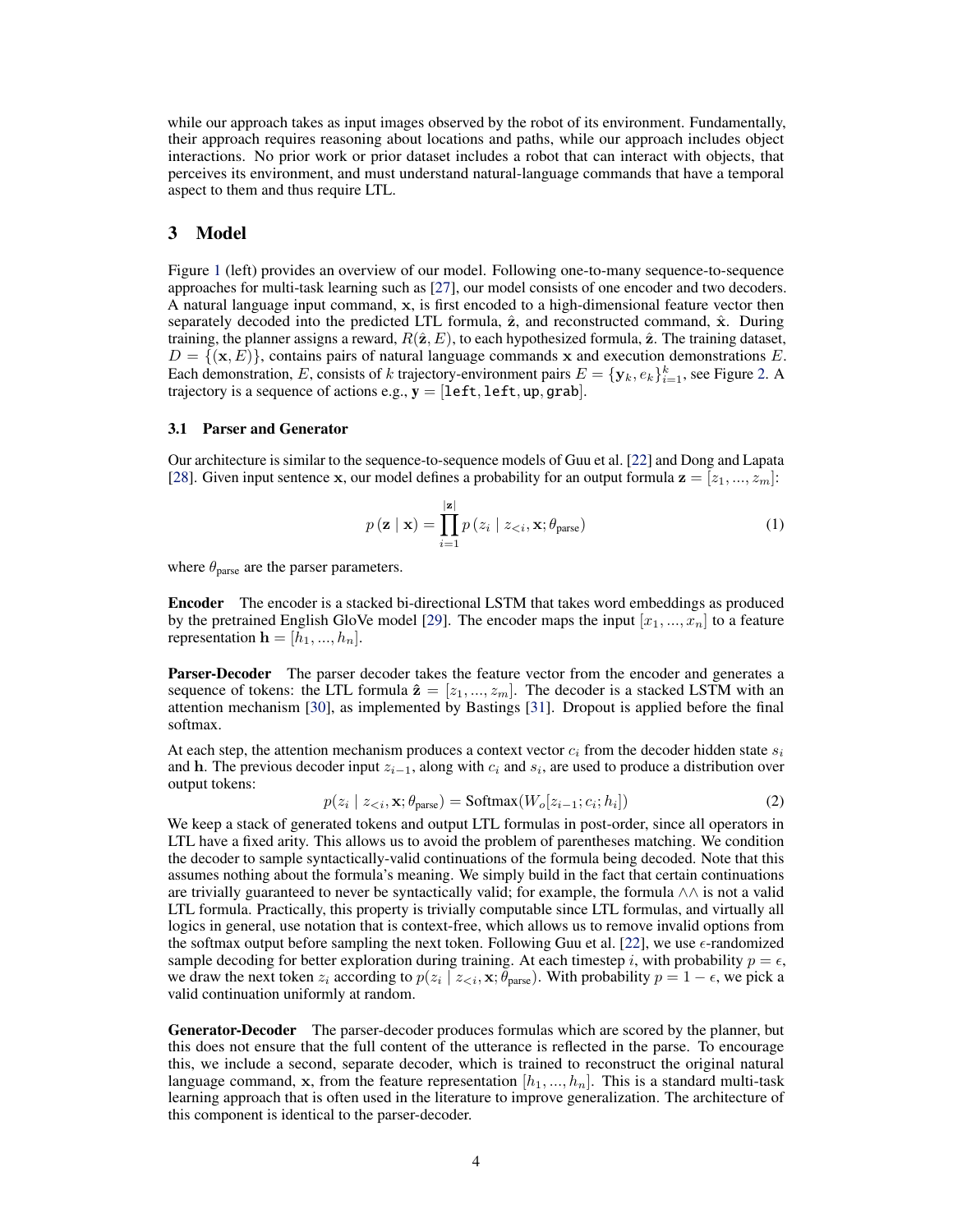<span id="page-4-0"></span>while our approach takes as input images observed by the robot of its environment. Fundamentally, their approach requires reasoning about locations and paths, while our approach includes object interactions. No prior work or prior dataset includes a robot that can interact with objects, that perceives its environment, and must understand natural-language commands that have a temporal aspect to them and thus require LTL.

# 3 Model

Figure [1](#page-2-0) (left) provides an overview of our model. Following one-to-many sequence-to-sequence approaches for multi-task learning such as [\[27\]](#page-10-0), our model consists of one encoder and two decoders. A natural language input command, x, is first encoded to a high-dimensional feature vector then separately decoded into the predicted LTL formula,  $\hat{z}$ , and reconstructed command,  $\hat{x}$ . During training, the planner assigns a reward,  $R(\hat{\mathbf{z}}, E)$ , to each hypothesized formula,  $\hat{\mathbf{z}}$ . The training dataset,  $D = \{(\mathbf{x}, E)\}\$ , contains pairs of natural language commands x and execution demonstrations E. Each demonstration, E, consists of k trajectory-environment pairs  $E = {\mathbf{y}_k, e_k}_{i=1}^k$ , see Figure [2.](#page-3-0) A trajectory is a sequence of actions e.g.,  $y = [left, left, up, grab]$ .

#### 3.1 Parser and Generator

Our architecture is similar to the sequence-to-sequence models of Guu et al. [\[22\]](#page-10-0) and Dong and Lapata [\[28\]](#page-10-0). Given input sentence x, our model defines a probability for an output formula  $z = [z_1, ..., z_m]$ :

$$
p(\mathbf{z} \mid \mathbf{x}) = \prod_{i=1}^{|\mathbf{z}|} p(z_i \mid z_{< i}, \mathbf{x}; \theta_{\text{parse}})
$$
\n(1)

where  $\theta_{\text{parse}}$  are the parser parameters.

Encoder The encoder is a stacked bi-directional LSTM that takes word embeddings as produced by the pretrained English GloVe model [\[29\]](#page-10-0). The encoder maps the input  $[x_1, ..., x_n]$  to a feature representation  $\mathbf{h} = [h_1, ..., h_n]$ .

Parser-Decoder The parser decoder takes the feature vector from the encoder and generates a sequence of tokens: the LTL formula  $\hat{\mathbf{z}} = [z_1, ..., z_m]$ . The decoder is a stacked LSTM with an attention mechanism [\[30\]](#page-10-0), as implemented by Bastings [\[31\]](#page-10-0). Dropout is applied before the final softmax.

At each step, the attention mechanism produces a context vector  $c_i$  from the decoder hidden state  $s_i$ and h. The previous decoder input  $z_{i-1}$ , along with  $c_i$  and  $s_i$ , are used to produce a distribution over output tokens:

$$
p(z_i \mid z_{\leq i}, \mathbf{x}; \theta_{\text{parse}}) = \text{Softmax}(W_o[z_{i-1}; c_i; h_i])
$$
\n(2)

We keep a stack of generated tokens and output LTL formulas in post-order, since all operators in LTL have a fixed arity. This allows us to avoid the problem of parentheses matching. We condition the decoder to sample syntactically-valid continuations of the formula being decoded. Note that this assumes nothing about the formula's meaning. We simply build in the fact that certain continuations are trivially guaranteed to never be syntactically valid; for example, the formula ∧∧ is not a valid LTL formula. Practically, this property is trivially computable since LTL formulas, and virtually all logics in general, use notation that is context-free, which allows us to remove invalid options from the softmax output before sampling the next token. Following Guu et al. [\[22\]](#page-10-0), we use  $\epsilon$ -randomized sample decoding for better exploration during training. At each timestep i, with probability  $p = \epsilon$ , we draw the next token  $z_i$  according to  $p(z_i | z_{\leq i}, \mathbf{x}; \theta_{\text{parse}})$ . With probability  $p = 1 - \epsilon$ , we pick a valid continuation uniformly at random.

Generator-Decoder The parser-decoder produces formulas which are scored by the planner, but this does not ensure that the full content of the utterance is reflected in the parse. To encourage this, we include a second, separate decoder, which is trained to reconstruct the original natural language command, x, from the feature representation  $[h_1, ..., h_n]$ . This is a standard multi-task learning approach that is often used in the literature to improve generalization. The architecture of this component is identical to the parser-decoder.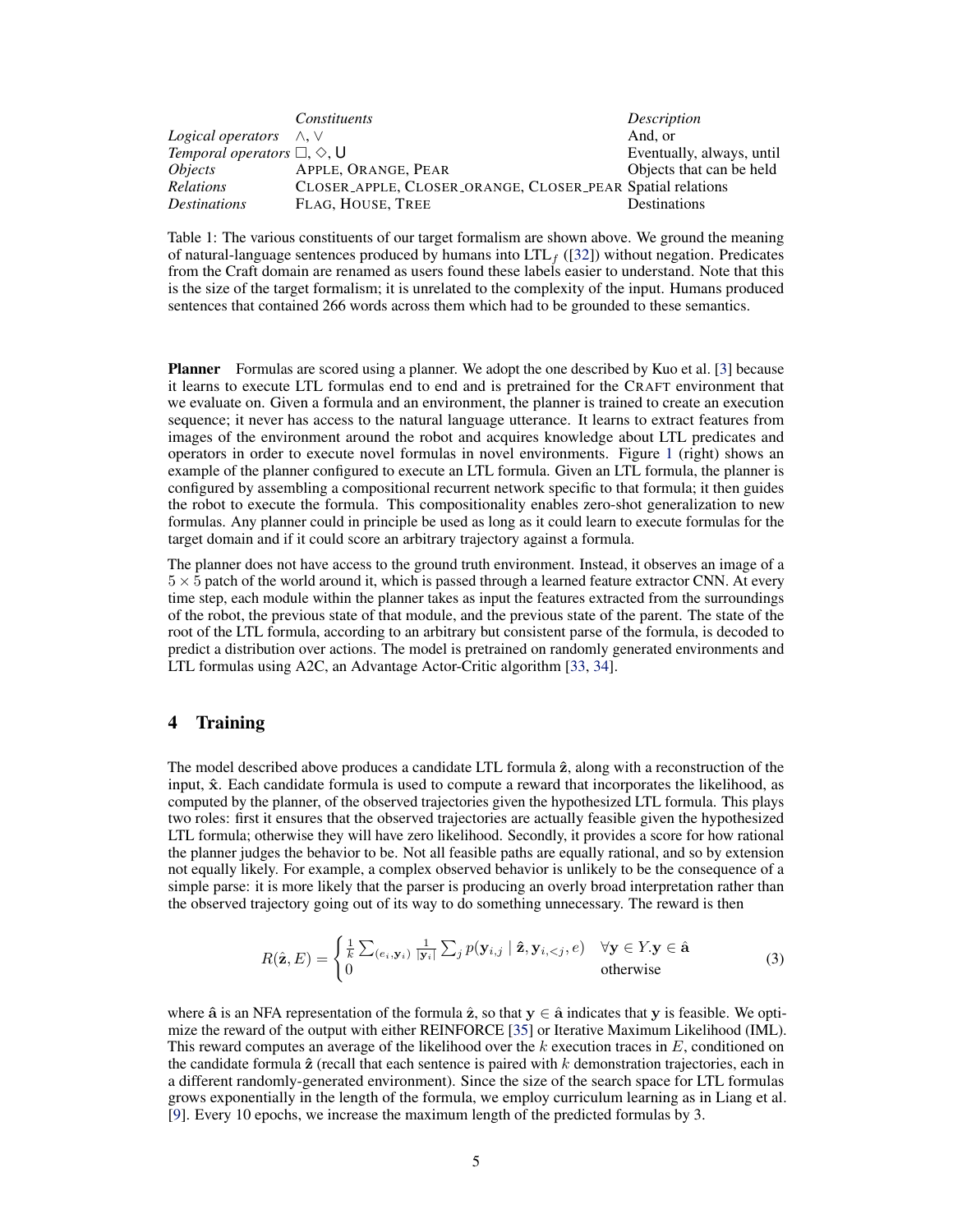<span id="page-5-0"></span>

|                                                 | Constituents                                               | Description               |
|-------------------------------------------------|------------------------------------------------------------|---------------------------|
| <i>Logical operators</i> $\land$ , $\lor$       |                                                            | And. or                   |
| Temporal operators $\Box, \Diamond, \mathsf{U}$ |                                                            | Eventually, always, until |
| <i>Objects</i>                                  | APPLE, ORANGE, PEAR                                        | Objects that can be held  |
| <b>Relations</b>                                | CLOSER_APPLE, CLOSER_ORANGE, CLOSER_PEAR Spatial relations |                           |
| <i>Destinations</i>                             | FLAG, HOUSE, TREE                                          | Destinations              |

Table 1: The various constituents of our target formalism are shown above. We ground the meaning of natural-language sentences produced by humans into  $LTL_f$  ([\[32\]](#page-10-0)) without negation. Predicates from the Craft domain are renamed as users found these labels easier to understand. Note that this is the size of the target formalism; it is unrelated to the complexity of the input. Humans produced sentences that contained 266 words across them which had to be grounded to these semantics.

Planner Formulas are scored using a planner. We adopt the one described by Kuo et al. [\[3\]](#page-9-0) because it learns to execute LTL formulas end to end and is pretrained for the CRAFT environment that we evaluate on. Given a formula and an environment, the planner is trained to create an execution sequence; it never has access to the natural language utterance. It learns to extract features from images of the environment around the robot and acquires knowledge about LTL predicates and operators in order to execute novel formulas in novel environments. Figure [1](#page-2-0) (right) shows an example of the planner configured to execute an LTL formula. Given an LTL formula, the planner is configured by assembling a compositional recurrent network specific to that formula; it then guides the robot to execute the formula. This compositionality enables zero-shot generalization to new formulas. Any planner could in principle be used as long as it could learn to execute formulas for the target domain and if it could score an arbitrary trajectory against a formula.

The planner does not have access to the ground truth environment. Instead, it observes an image of a  $5 \times 5$  patch of the world around it, which is passed through a learned feature extractor CNN. At every time step, each module within the planner takes as input the features extracted from the surroundings of the robot, the previous state of that module, and the previous state of the parent. The state of the root of the LTL formula, according to an arbitrary but consistent parse of the formula, is decoded to predict a distribution over actions. The model is pretrained on randomly generated environments and LTL formulas using A2C, an Advantage Actor-Critic algorithm [\[33,](#page-10-0) [34\]](#page-10-0).

# 4 Training

The model described above produces a candidate LTL formula  $\hat{z}$ , along with a reconstruction of the input,  $\hat{x}$ . Each candidate formula is used to compute a reward that incorporates the likelihood, as computed by the planner, of the observed trajectories given the hypothesized LTL formula. This plays two roles: first it ensures that the observed trajectories are actually feasible given the hypothesized LTL formula; otherwise they will have zero likelihood. Secondly, it provides a score for how rational the planner judges the behavior to be. Not all feasible paths are equally rational, and so by extension not equally likely. For example, a complex observed behavior is unlikely to be the consequence of a simple parse: it is more likely that the parser is producing an overly broad interpretation rather than the observed trajectory going out of its way to do something unnecessary. The reward is then

$$
R(\hat{\mathbf{z}}, E) = \begin{cases} \frac{1}{k} \sum_{(e_i, \mathbf{y}_i)} \frac{1}{|\mathbf{y}_i|} \sum_j p(\mathbf{y}_{i,j} | \hat{\mathbf{z}}, \mathbf{y}_{i, < j}, e) & \forall \mathbf{y} \in Y, \mathbf{y} \in \hat{\mathbf{a}}\\ 0 & \text{otherwise} \end{cases} \tag{3}
$$

where  $\hat{a}$  is an NFA representation of the formula  $\hat{z}$ , so that  $y \in \hat{a}$  indicates that y is feasible. We optimize the reward of the output with either REINFORCE [\[35\]](#page-10-0) or Iterative Maximum Likelihood (IML). This reward computes an average of the likelihood over the k execution traces in E, conditioned on the candidate formula  $\hat{z}$  (recall that each sentence is paired with k demonstration trajectories, each in a different randomly-generated environment). Since the size of the search space for LTL formulas grows exponentially in the length of the formula, we employ curriculum learning as in Liang et al. [\[9\]](#page-9-0). Every 10 epochs, we increase the maximum length of the predicted formulas by 3.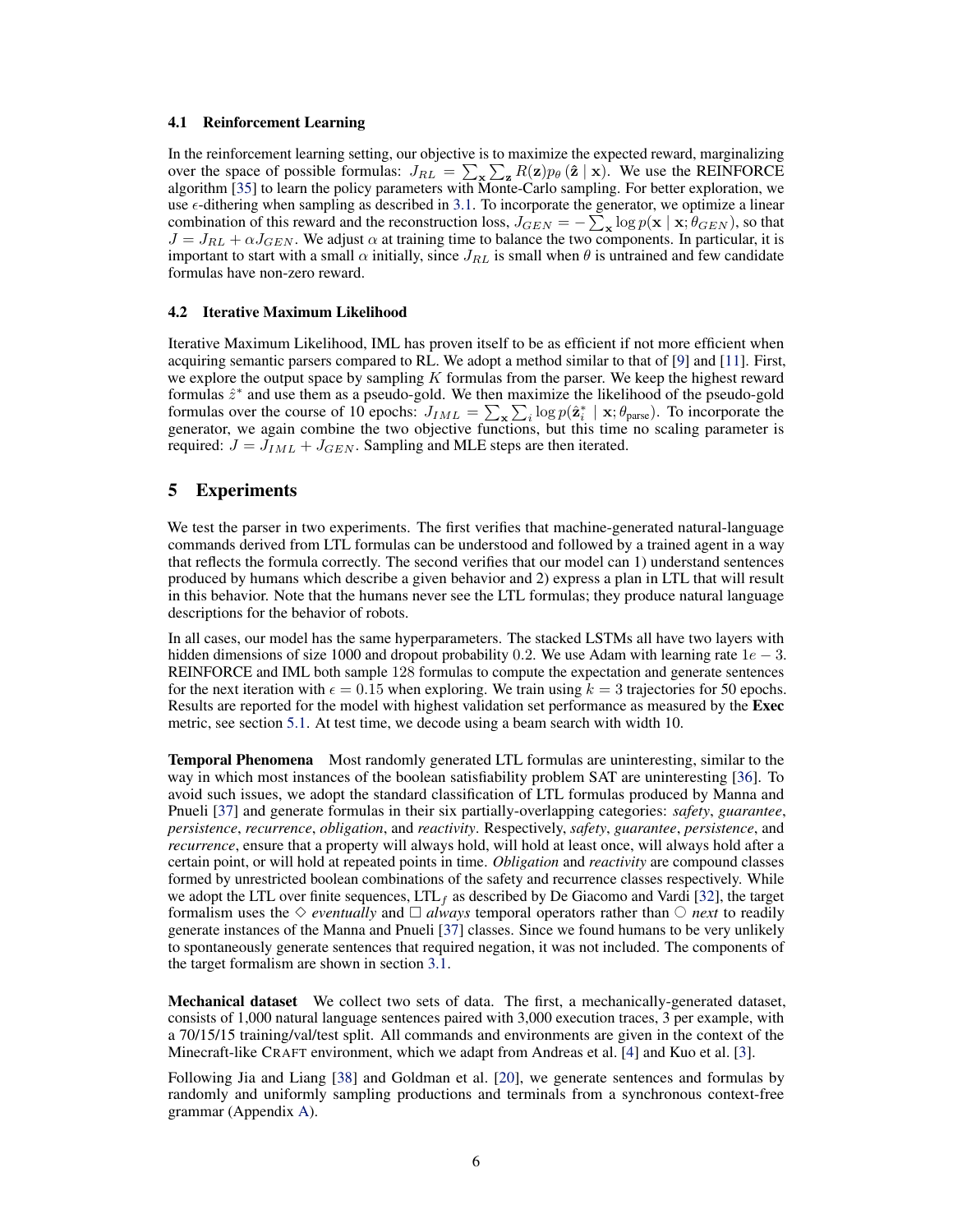#### 4.1 Reinforcement Learning

In the reinforcement learning setting, our objective is to maximize the expected reward, marginalizing over the space of possible formulas:  $J_{RL} = \sum_{x} \sum_{z} R(z) p_{\theta} (\hat{\mathbf{z}} | \mathbf{x})$ . We use the REINFORCE algorithm [\[35\]](#page-10-0) to learn the policy parameters with Monte-Carlo sampling. For better exploration, we use  $\epsilon$ -dithering when sampling as described in [3.1.](#page-4-0) To incorporate the generator, we optimize a linear combination of this reward and the reconstruction loss,  $J_{GEN} = -\sum_{\mathbf{x}} \log p(\mathbf{x} \mid \mathbf{x}; \theta_{GEN})$ , so that  $J = J_{RL} + \alpha J_{GEN}$ . We adjust  $\alpha$  at training time to balance the two components. In particular, it is important to start with a small  $\alpha$  initially, since  $J_{RL}$  is small when  $\theta$  is untrained and few candidate formulas have non-zero reward.

#### 4.2 Iterative Maximum Likelihood

Iterative Maximum Likelihood, IML has proven itself to be as efficient if not more efficient when acquiring semantic parsers compared to RL. We adopt a method similar to that of [\[9\]](#page-9-0) and [\[11\]](#page-9-0). First, we explore the output space by sampling  $K$  formulas from the parser. We keep the highest reward formulas  $\hat{z}^*$  and use them as a pseudo-gold. We then maximize the likelihood of the pseudo-gold formulas over the course of 10 epochs:  $J_{IML} = \sum_{\mathbf{x}} \sum_{i} \log p(\hat{\mathbf{z}}_i^* | \mathbf{x}; \theta_{\text{parse}})$ . To incorporate the generator, we again combine the two objective functions, but this time no scaling parameter is required:  $J = J_{IML} + J_{GEN}$ . Sampling and MLE steps are then iterated.

#### 5 Experiments

We test the parser in two experiments. The first verifies that machine-generated natural-language commands derived from LTL formulas can be understood and followed by a trained agent in a way that reflects the formula correctly. The second verifies that our model can 1) understand sentences produced by humans which describe a given behavior and 2) express a plan in LTL that will result in this behavior. Note that the humans never see the LTL formulas; they produce natural language descriptions for the behavior of robots.

In all cases, our model has the same hyperparameters. The stacked LSTMs all have two layers with hidden dimensions of size 1000 and dropout probability 0.2. We use Adam with learning rate  $1e - 3$ . REINFORCE and IML both sample 128 formulas to compute the expectation and generate sentences for the next iteration with  $\epsilon = 0.15$  when exploring. We train using  $k = 3$  trajectories for 50 epochs. Results are reported for the model with highest validation set performance as measured by the Exec metric, see section [5.1.](#page-7-0) At test time, we decode using a beam search with width 10.

Temporal Phenomena Most randomly generated LTL formulas are uninteresting, similar to the way in which most instances of the boolean satisfiability problem SAT are uninteresting [\[36\]](#page-10-0). To avoid such issues, we adopt the standard classification of LTL formulas produced by Manna and Pnueli [\[37\]](#page-10-0) and generate formulas in their six partially-overlapping categories: *safety*, *guarantee*, *persistence*, *recurrence*, *obligation*, and *reactivity*. Respectively, *safety*, *guarantee*, *persistence*, and *recurrence*, ensure that a property will always hold, will hold at least once, will always hold after a certain point, or will hold at repeated points in time. *Obligation* and *reactivity* are compound classes formed by unrestricted boolean combinations of the safety and recurrence classes respectively. While we adopt the LTL over finite sequences,  $LTL<sub>f</sub>$  as described by De Giacomo and Vardi [\[32\]](#page-10-0), the target formalism uses the  $\Diamond$  *eventually* and  $\Box$  *always* temporal operators rather than  $\Diamond$  *next* to readily generate instances of the Manna and Pnueli [\[37\]](#page-10-0) classes. Since we found humans to be very unlikely to spontaneously generate sentences that required negation, it was not included. The components of the target formalism are shown in section [3.1.](#page-5-0)

Mechanical dataset We collect two sets of data. The first, a mechanically-generated dataset, consists of 1,000 natural language sentences paired with 3,000 execution traces, 3 per example, with a 70/15/15 training/val/test split. All commands and environments are given in the context of the Minecraft-like CRAFT environment, which we adapt from Andreas et al. [\[4\]](#page-9-0) and Kuo et al. [\[3\]](#page-9-0).

Following Jia and Liang [\[38\]](#page-10-0) and Goldman et al. [\[20\]](#page-10-0), we generate sentences and formulas by randomly and uniformly sampling productions and terminals from a synchronous context-free grammar (Appendix [A\)](#page-11-0).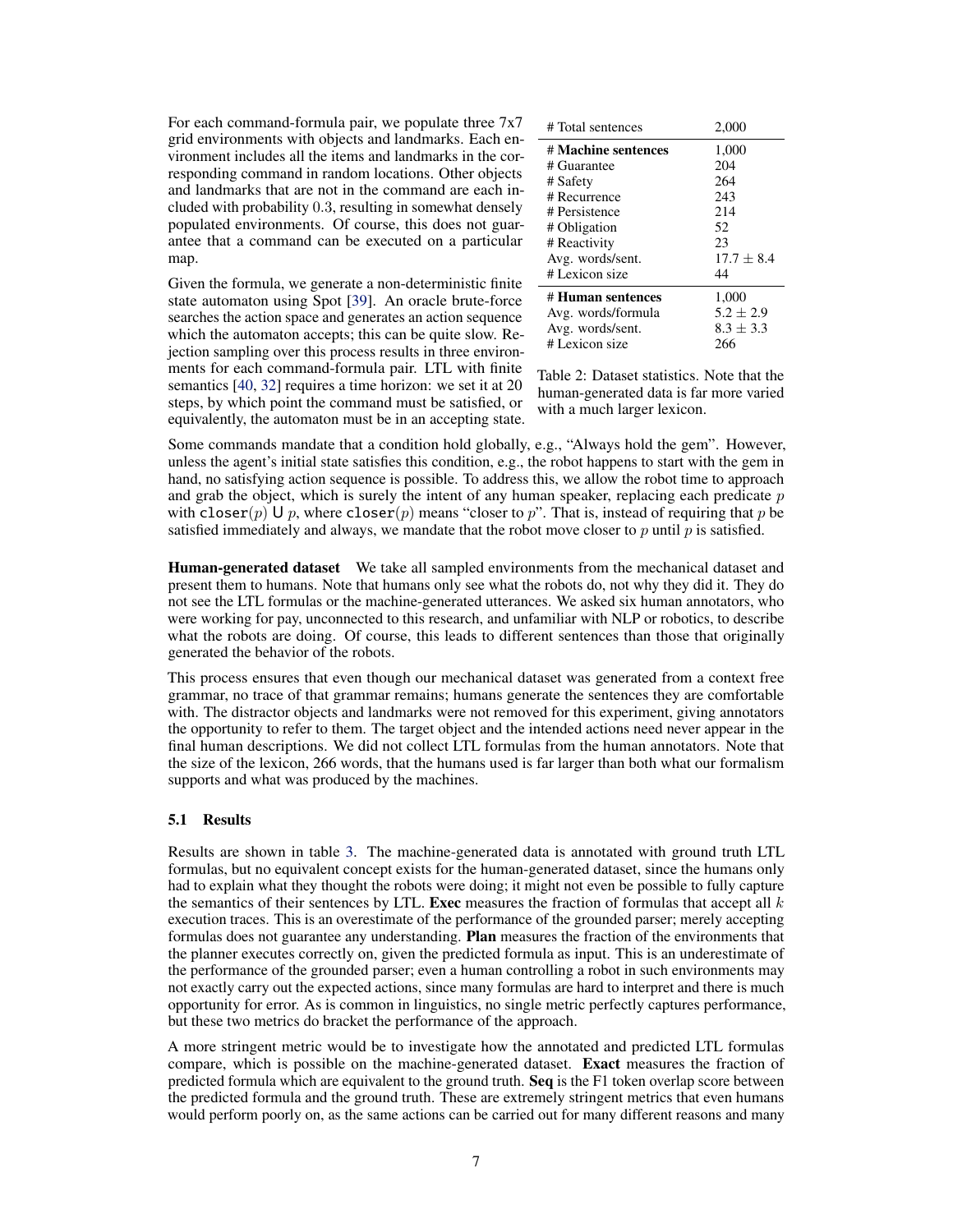<span id="page-7-0"></span>For each command-formula pair, we populate three 7x7 grid environments with objects and landmarks. Each environment includes all the items and landmarks in the corresponding command in random locations. Other objects and landmarks that are not in the command are each included with probability 0.3, resulting in somewhat densely populated environments. Of course, this does not guarantee that a command can be executed on a particular map.

Given the formula, we generate a non-deterministic finite state automaton using Spot [\[39\]](#page-10-0). An oracle brute-force searches the action space and generates an action sequence which the automaton accepts; this can be quite slow. Rejection sampling over this process results in three environments for each command-formula pair. LTL with finite semantics [\[40,](#page-10-0) [32\]](#page-10-0) requires a time horizon: we set it at 20 steps, by which point the command must be satisfied, or equivalently, the automaton must be in an accepting state.

| # Total sentences   | 2,000         |
|---------------------|---------------|
| # Machine sentences | 1,000         |
| # Guarantee         | 204           |
| # Safety            | 264           |
| # Recurrence        | 243           |
| # Persistence       | 214           |
| # Obligation        | 52            |
| # Reactivity        | 23            |
| Avg. words/sent.    | $17.7 + 8.4$  |
| # Lexicon size      | 44            |
| # Human sentences   | 1,000         |
| Avg. words/formula  | $5.2 + 2.9$   |
| Avg. words/sent.    | $8.3 \pm 3.3$ |
| # Lexicon size      | 266           |

Table 2: Dataset statistics. Note that the human-generated data is far more varied with a much larger lexicon.

Some commands mandate that a condition hold globally, e.g., "Always hold the gem". However, unless the agent's initial state satisfies this condition, e.g., the robot happens to start with the gem in hand, no satisfying action sequence is possible. To address this, we allow the robot time to approach and grab the object, which is surely the intent of any human speaker, replacing each predicate  $p$ with closer(p) U p, where closer(p) means "closer to p". That is, instead of requiring that p be satisfied immediately and always, we mandate that the robot move closer to  $p$  until  $p$  is satisfied.

Human-generated dataset We take all sampled environments from the mechanical dataset and present them to humans. Note that humans only see what the robots do, not why they did it. They do not see the LTL formulas or the machine-generated utterances. We asked six human annotators, who were working for pay, unconnected to this research, and unfamiliar with NLP or robotics, to describe what the robots are doing. Of course, this leads to different sentences than those that originally generated the behavior of the robots.

This process ensures that even though our mechanical dataset was generated from a context free grammar, no trace of that grammar remains; humans generate the sentences they are comfortable with. The distractor objects and landmarks were not removed for this experiment, giving annotators the opportunity to refer to them. The target object and the intended actions need never appear in the final human descriptions. We did not collect LTL formulas from the human annotators. Note that the size of the lexicon, 266 words, that the humans used is far larger than both what our formalism supports and what was produced by the machines.

#### 5.1 Results

Results are shown in table [3.](#page-8-0) The machine-generated data is annotated with ground truth LTL formulas, but no equivalent concept exists for the human-generated dataset, since the humans only had to explain what they thought the robots were doing; it might not even be possible to fully capture the semantics of their sentences by LTL. Exec measures the fraction of formulas that accept all  $k$ execution traces. This is an overestimate of the performance of the grounded parser; merely accepting formulas does not guarantee any understanding. Plan measures the fraction of the environments that the planner executes correctly on, given the predicted formula as input. This is an underestimate of the performance of the grounded parser; even a human controlling a robot in such environments may not exactly carry out the expected actions, since many formulas are hard to interpret and there is much opportunity for error. As is common in linguistics, no single metric perfectly captures performance, but these two metrics do bracket the performance of the approach.

A more stringent metric would be to investigate how the annotated and predicted LTL formulas compare, which is possible on the machine-generated dataset. Exact measures the fraction of predicted formula which are equivalent to the ground truth. Seq is the  $F1$  token overlap score between the predicted formula and the ground truth. These are extremely stringent metrics that even humans would perform poorly on, as the same actions can be carried out for many different reasons and many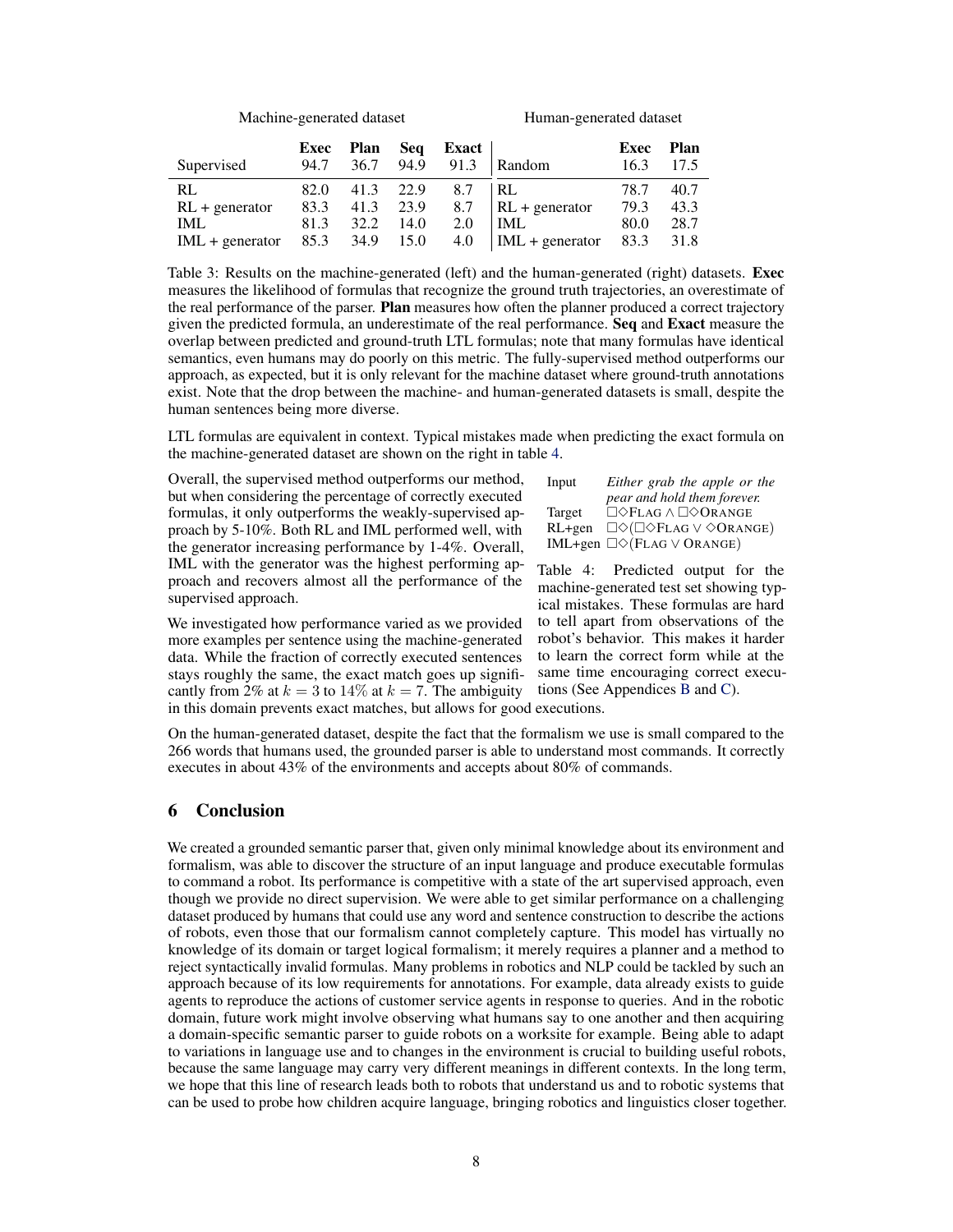<span id="page-8-0"></span>

|                  | Machine-generated dataset | Human-generated dataset |           |                       |                        |              |                     |
|------------------|---------------------------|-------------------------|-----------|-----------------------|------------------------|--------------|---------------------|
| Supervised       | Exec<br>94.7              | Plan Seq<br>36.7        | 94.9      | Exact $\vert$<br>91.3 | Random                 | Exec<br>16.3 | <b>Plan</b><br>17.5 |
| RL               | 82.0                      |                         | 41.3 22.9 | 8.7                   | RL                     | 78.7         | 40.7                |
| $RL + generator$ | 83.3                      |                         | 41.3 23.9 | 8.7                   | $\vert$ RL + generator | 79.3         | 43.3                |

Table 3: Results on the machine-generated (left) and the human-generated (right) datasets. Exec measures the likelihood of formulas that recognize the ground truth trajectories, an overestimate of the real performance of the parser. **Plan** measures how often the planner produced a correct trajectory given the predicted formula, an underestimate of the real performance. Seq and Exact measure the overlap between predicted and ground-truth LTL formulas; note that many formulas have identical semantics, even humans may do poorly on this metric. The fully-supervised method outperforms our approach, as expected, but it is only relevant for the machine dataset where ground-truth annotations exist. Note that the drop between the machine- and human-generated datasets is small, despite the human sentences being more diverse.

LTL formulas are equivalent in context. Typical mistakes made when predicting the exact formula on the machine-generated dataset are shown on the right in table 4.

Overall, the supervised method outperforms our method, but when considering the percentage of correctly executed formulas, it only outperforms the weakly-supervised approach by 5-10%. Both RL and IML performed well, with the generator increasing performance by 1-4%. Overall, IML with the generator was the highest performing approach and recovers almost all the performance of the supervised approach.

IML 81.3 32.2 14.0 2.0 IML + generator 85.3 34.9 15.0 4.0

We investigated how performance varied as we provided more examples per sentence using the machine-generated data. While the fraction of correctly executed sentences stays roughly the same, the exact match goes up significantly from 2% at  $k = 3$  to 14% at  $k = 7$ . The ambiguity in this domain prevents exact matches, but allows for good executions.

| Input  | Either grab the apple or the                                                    |
|--------|---------------------------------------------------------------------------------|
|        | pear and hold them forever.                                                     |
| Target | $\Box \Diamond$ FLAG $\land$ $\Box \Diamond$ ORANGE                             |
| RL+gen | $\Box \Diamond (\Box \Diamond F \Box \Box G \vee \Diamond OR \angle \Diamond G$ |
|        | IML+gen $\Box \Diamond$ (FLAG $\lor$ ORANGE)                                    |

IML 80.0 28.7  $|IML + generator$  83.3 31.8

> Table 4: Predicted output for the machine-generated test set showing typical mistakes. These formulas are hard to tell apart from observations of the robot's behavior. This makes it harder to learn the correct form while at the same time encouraging correct executions (See Appendices [B](#page-12-0) and [C\)](#page-12-0).

On the human-generated dataset, despite the fact that the formalism we use is small compared to the 266 words that humans used, the grounded parser is able to understand most commands. It correctly executes in about 43% of the environments and accepts about 80% of commands.

# 6 Conclusion

We created a grounded semantic parser that, given only minimal knowledge about its environment and formalism, was able to discover the structure of an input language and produce executable formulas to command a robot. Its performance is competitive with a state of the art supervised approach, even though we provide no direct supervision. We were able to get similar performance on a challenging dataset produced by humans that could use any word and sentence construction to describe the actions of robots, even those that our formalism cannot completely capture. This model has virtually no knowledge of its domain or target logical formalism; it merely requires a planner and a method to reject syntactically invalid formulas. Many problems in robotics and NLP could be tackled by such an approach because of its low requirements for annotations. For example, data already exists to guide agents to reproduce the actions of customer service agents in response to queries. And in the robotic domain, future work might involve observing what humans say to one another and then acquiring a domain-specific semantic parser to guide robots on a worksite for example. Being able to adapt to variations in language use and to changes in the environment is crucial to building useful robots, because the same language may carry very different meanings in different contexts. In the long term, we hope that this line of research leads both to robots that understand us and to robotic systems that can be used to probe how children acquire language, bringing robotics and linguistics closer together.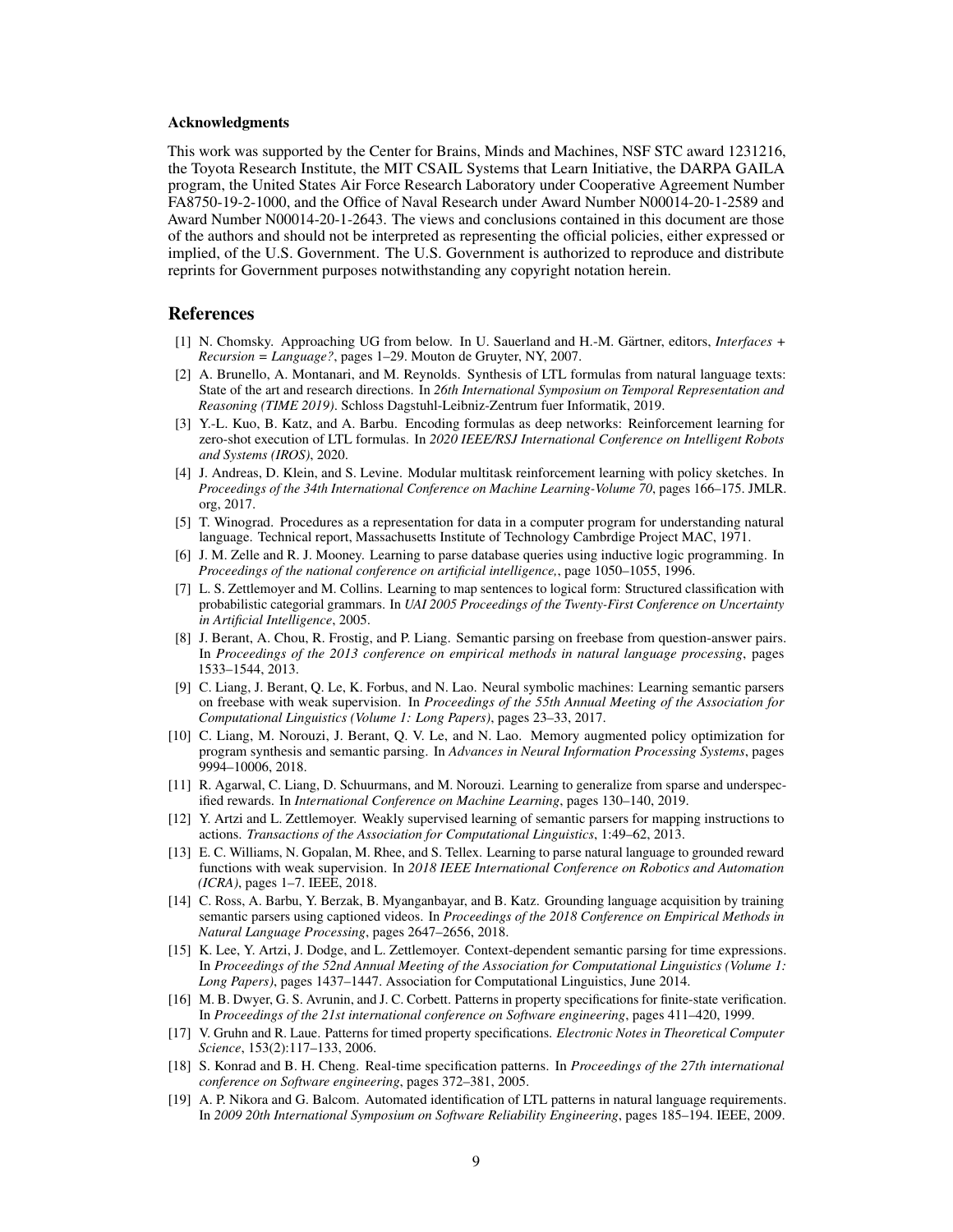#### <span id="page-9-0"></span>Acknowledgments

This work was supported by the Center for Brains, Minds and Machines, NSF STC award 1231216, the Toyota Research Institute, the MIT CSAIL Systems that Learn Initiative, the DARPA GAILA program, the United States Air Force Research Laboratory under Cooperative Agreement Number FA8750-19-2-1000, and the Office of Naval Research under Award Number N00014-20-1-2589 and Award Number N00014-20-1-2643. The views and conclusions contained in this document are those of the authors and should not be interpreted as representing the official policies, either expressed or implied, of the U.S. Government. The U.S. Government is authorized to reproduce and distribute reprints for Government purposes notwithstanding any copyright notation herein.

#### References

- [1] N. Chomsky. Approaching UG from below. In U. Sauerland and H.-M. Gärtner, editors, *Interfaces* + *Recursion = Language?*, pages 1–29. Mouton de Gruyter, NY, 2007.
- [2] A. Brunello, A. Montanari, and M. Reynolds. Synthesis of LTL formulas from natural language texts: State of the art and research directions. In *26th International Symposium on Temporal Representation and Reasoning (TIME 2019)*. Schloss Dagstuhl-Leibniz-Zentrum fuer Informatik, 2019.
- [3] Y.-L. Kuo, B. Katz, and A. Barbu. Encoding formulas as deep networks: Reinforcement learning for zero-shot execution of LTL formulas. In *2020 IEEE/RSJ International Conference on Intelligent Robots and Systems (IROS)*, 2020.
- [4] J. Andreas, D. Klein, and S. Levine. Modular multitask reinforcement learning with policy sketches. In *Proceedings of the 34th International Conference on Machine Learning-Volume 70*, pages 166–175. JMLR. org, 2017.
- [5] T. Winograd. Procedures as a representation for data in a computer program for understanding natural language. Technical report, Massachusetts Institute of Technology Cambrdige Project MAC, 1971.
- [6] J. M. Zelle and R. J. Mooney. Learning to parse database queries using inductive logic programming. In *Proceedings of the national conference on artificial intelligence,*, page 1050–1055, 1996.
- [7] L. S. Zettlemoyer and M. Collins. Learning to map sentences to logical form: Structured classification with probabilistic categorial grammars. In *UAI 2005 Proceedings of the Twenty-First Conference on Uncertainty in Artificial Intelligence*, 2005.
- [8] J. Berant, A. Chou, R. Frostig, and P. Liang. Semantic parsing on freebase from question-answer pairs. In *Proceedings of the 2013 conference on empirical methods in natural language processing*, pages 1533–1544, 2013.
- [9] C. Liang, J. Berant, Q. Le, K. Forbus, and N. Lao. Neural symbolic machines: Learning semantic parsers on freebase with weak supervision. In *Proceedings of the 55th Annual Meeting of the Association for Computational Linguistics (Volume 1: Long Papers)*, pages 23–33, 2017.
- [10] C. Liang, M. Norouzi, J. Berant, Q. V. Le, and N. Lao. Memory augmented policy optimization for program synthesis and semantic parsing. In *Advances in Neural Information Processing Systems*, pages 9994–10006, 2018.
- [11] R. Agarwal, C. Liang, D. Schuurmans, and M. Norouzi. Learning to generalize from sparse and underspecified rewards. In *International Conference on Machine Learning*, pages 130–140, 2019.
- [12] Y. Artzi and L. Zettlemoyer. Weakly supervised learning of semantic parsers for mapping instructions to actions. *Transactions of the Association for Computational Linguistics*, 1:49–62, 2013.
- [13] E. C. Williams, N. Gopalan, M. Rhee, and S. Tellex. Learning to parse natural language to grounded reward functions with weak supervision. In *2018 IEEE International Conference on Robotics and Automation (ICRA)*, pages 1–7. IEEE, 2018.
- [14] C. Ross, A. Barbu, Y. Berzak, B. Myanganbayar, and B. Katz. Grounding language acquisition by training semantic parsers using captioned videos. In *Proceedings of the 2018 Conference on Empirical Methods in Natural Language Processing*, pages 2647–2656, 2018.
- [15] K. Lee, Y. Artzi, J. Dodge, and L. Zettlemoyer. Context-dependent semantic parsing for time expressions. In *Proceedings of the 52nd Annual Meeting of the Association for Computational Linguistics (Volume 1: Long Papers)*, pages 1437–1447. Association for Computational Linguistics, June 2014.
- [16] M. B. Dwyer, G. S. Avrunin, and J. C. Corbett. Patterns in property specifications for finite-state verification. In *Proceedings of the 21st international conference on Software engineering*, pages 411–420, 1999.
- [17] V. Gruhn and R. Laue. Patterns for timed property specifications. *Electronic Notes in Theoretical Computer Science*, 153(2):117–133, 2006.
- [18] S. Konrad and B. H. Cheng. Real-time specification patterns. In *Proceedings of the 27th international conference on Software engineering*, pages 372–381, 2005.
- [19] A. P. Nikora and G. Balcom. Automated identification of LTL patterns in natural language requirements. In *2009 20th International Symposium on Software Reliability Engineering*, pages 185–194. IEEE, 2009.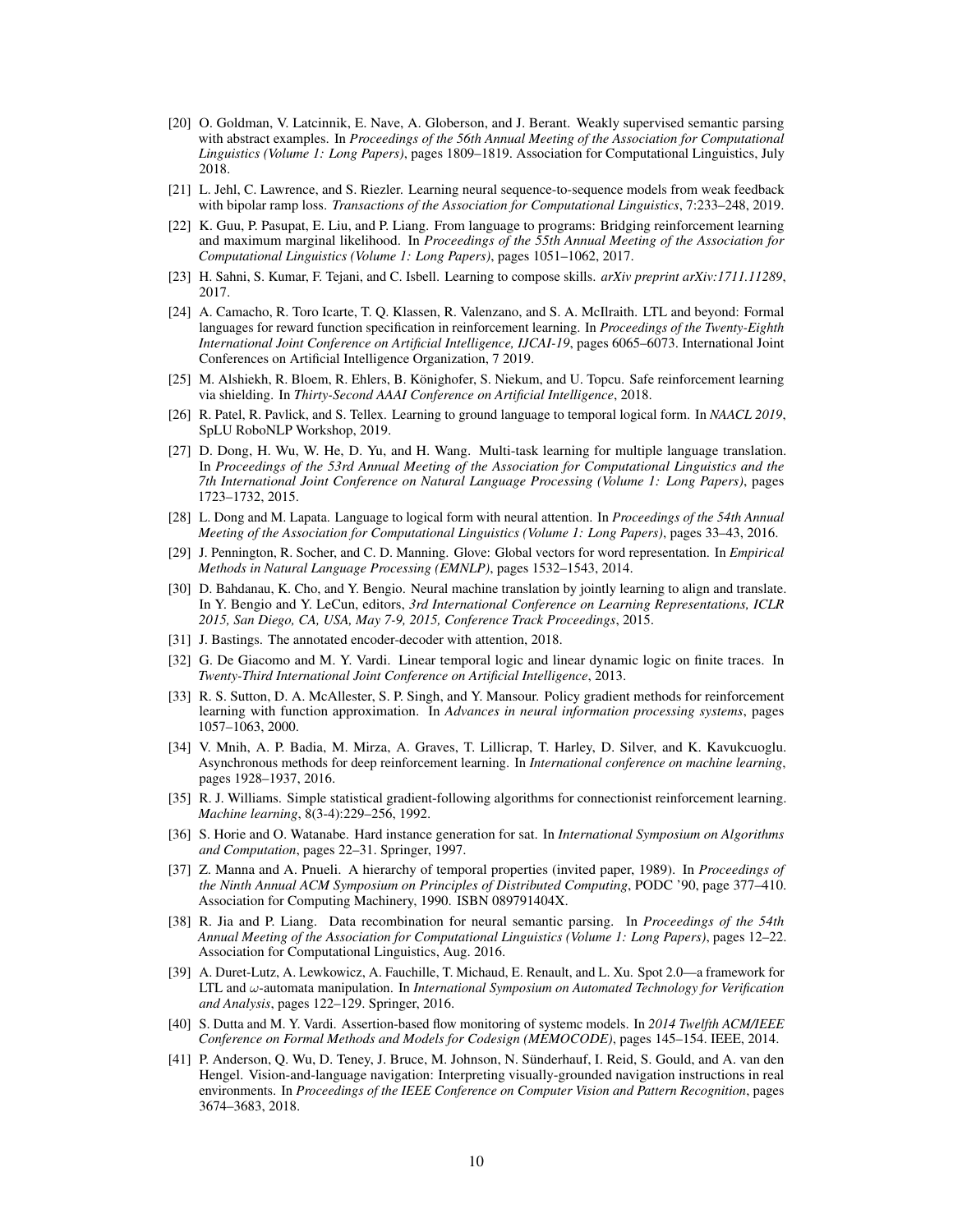- <span id="page-10-0"></span>[20] O. Goldman, V. Latcinnik, E. Nave, A. Globerson, and J. Berant. Weakly supervised semantic parsing with abstract examples. In *Proceedings of the 56th Annual Meeting of the Association for Computational Linguistics (Volume 1: Long Papers)*, pages 1809–1819. Association for Computational Linguistics, July 2018.
- [21] L. Jehl, C. Lawrence, and S. Riezler. Learning neural sequence-to-sequence models from weak feedback with bipolar ramp loss. *Transactions of the Association for Computational Linguistics*, 7:233–248, 2019.
- [22] K. Guu, P. Pasupat, E. Liu, and P. Liang. From language to programs: Bridging reinforcement learning and maximum marginal likelihood. In *Proceedings of the 55th Annual Meeting of the Association for Computational Linguistics (Volume 1: Long Papers)*, pages 1051–1062, 2017.
- [23] H. Sahni, S. Kumar, F. Tejani, and C. Isbell. Learning to compose skills. *arXiv preprint arXiv:1711.11289*, 2017.
- [24] A. Camacho, R. Toro Icarte, T. Q. Klassen, R. Valenzano, and S. A. McIlraith. LTL and beyond: Formal languages for reward function specification in reinforcement learning. In *Proceedings of the Twenty-Eighth International Joint Conference on Artificial Intelligence, IJCAI-19*, pages 6065–6073. International Joint Conferences on Artificial Intelligence Organization, 7 2019.
- [25] M. Alshiekh, R. Bloem, R. Ehlers, B. Könighofer, S. Niekum, and U. Topcu. Safe reinforcement learning via shielding. In *Thirty-Second AAAI Conference on Artificial Intelligence*, 2018.
- [26] R. Patel, R. Pavlick, and S. Tellex. Learning to ground language to temporal logical form. In *NAACL 2019*, SpLU RoboNLP Workshop, 2019.
- [27] D. Dong, H. Wu, W. He, D. Yu, and H. Wang. Multi-task learning for multiple language translation. In *Proceedings of the 53rd Annual Meeting of the Association for Computational Linguistics and the 7th International Joint Conference on Natural Language Processing (Volume 1: Long Papers)*, pages 1723–1732, 2015.
- [28] L. Dong and M. Lapata. Language to logical form with neural attention. In *Proceedings of the 54th Annual Meeting of the Association for Computational Linguistics (Volume 1: Long Papers)*, pages 33–43, 2016.
- [29] J. Pennington, R. Socher, and C. D. Manning. Glove: Global vectors for word representation. In *Empirical Methods in Natural Language Processing (EMNLP)*, pages 1532–1543, 2014.
- [30] D. Bahdanau, K. Cho, and Y. Bengio. Neural machine translation by jointly learning to align and translate. In Y. Bengio and Y. LeCun, editors, *3rd International Conference on Learning Representations, ICLR 2015, San Diego, CA, USA, May 7-9, 2015, Conference Track Proceedings*, 2015.
- [31] J. Bastings. The annotated encoder-decoder with attention, 2018.
- [32] G. De Giacomo and M. Y. Vardi. Linear temporal logic and linear dynamic logic on finite traces. In *Twenty-Third International Joint Conference on Artificial Intelligence*, 2013.
- [33] R. S. Sutton, D. A. McAllester, S. P. Singh, and Y. Mansour. Policy gradient methods for reinforcement learning with function approximation. In *Advances in neural information processing systems*, pages 1057–1063, 2000.
- [34] V. Mnih, A. P. Badia, M. Mirza, A. Graves, T. Lillicrap, T. Harley, D. Silver, and K. Kavukcuoglu. Asynchronous methods for deep reinforcement learning. In *International conference on machine learning*, pages 1928–1937, 2016.
- [35] R. J. Williams. Simple statistical gradient-following algorithms for connectionist reinforcement learning. *Machine learning*, 8(3-4):229–256, 1992.
- [36] S. Horie and O. Watanabe. Hard instance generation for sat. In *International Symposium on Algorithms and Computation*, pages 22–31. Springer, 1997.
- [37] Z. Manna and A. Pnueli. A hierarchy of temporal properties (invited paper, 1989). In *Proceedings of the Ninth Annual ACM Symposium on Principles of Distributed Computing*, PODC '90, page 377–410. Association for Computing Machinery, 1990. ISBN 089791404X.
- [38] R. Jia and P. Liang. Data recombination for neural semantic parsing. In *Proceedings of the 54th Annual Meeting of the Association for Computational Linguistics (Volume 1: Long Papers)*, pages 12–22. Association for Computational Linguistics, Aug. 2016.
- [39] A. Duret-Lutz, A. Lewkowicz, A. Fauchille, T. Michaud, E. Renault, and L. Xu. Spot 2.0—a framework for LTL and ω-automata manipulation. In *International Symposium on Automated Technology for Verification and Analysis*, pages 122–129. Springer, 2016.
- [40] S. Dutta and M. Y. Vardi. Assertion-based flow monitoring of systemc models. In *2014 Twelfth ACM/IEEE Conference on Formal Methods and Models for Codesign (MEMOCODE)*, pages 145–154. IEEE, 2014.
- [41] P. Anderson, Q. Wu, D. Teney, J. Bruce, M. Johnson, N. Sünderhauf, I. Reid, S. Gould, and A. van den Hengel. Vision-and-language navigation: Interpreting visually-grounded navigation instructions in real environments. In *Proceedings of the IEEE Conference on Computer Vision and Pattern Recognition*, pages 3674–3683, 2018.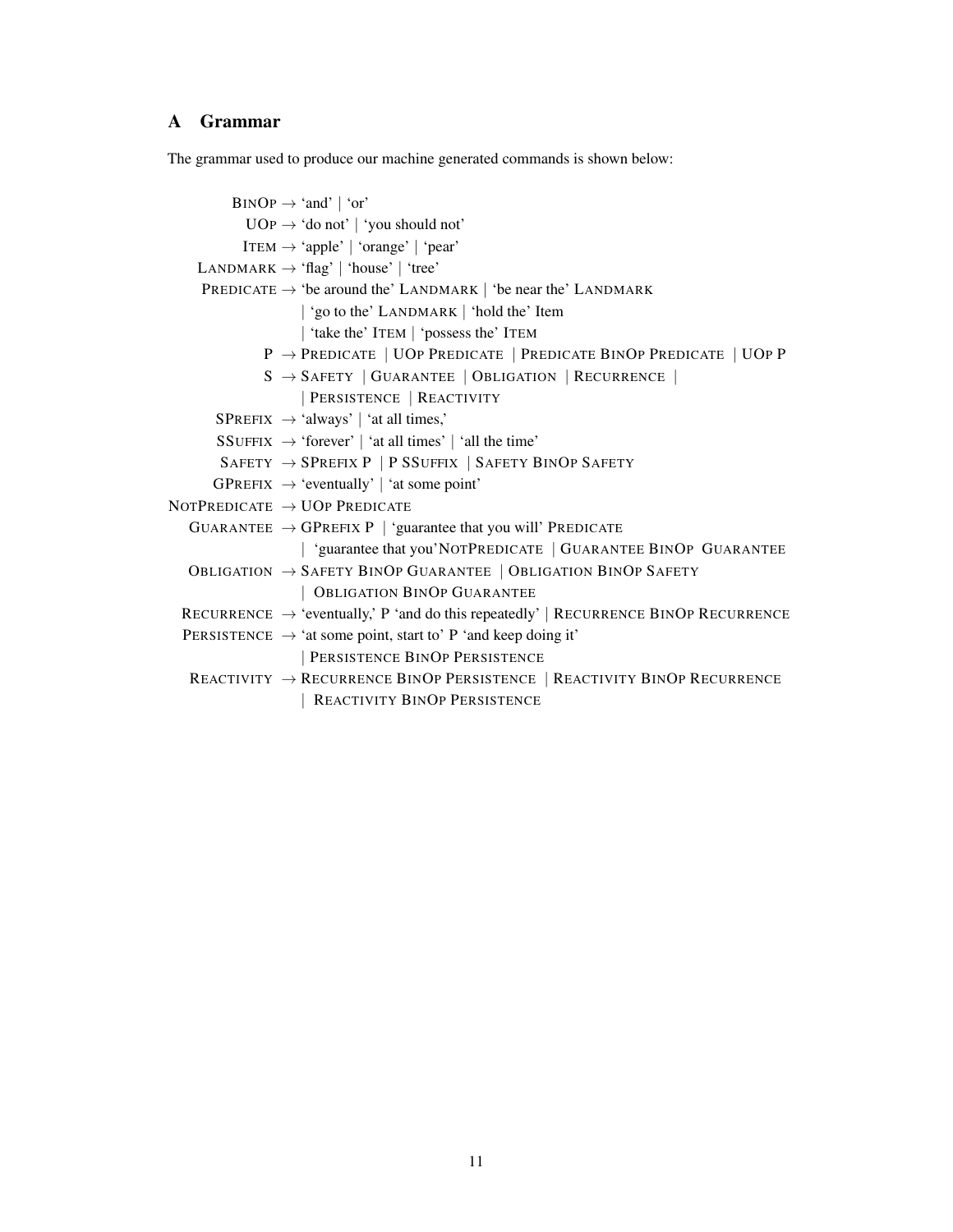# <span id="page-11-0"></span>A Grammar

The grammar used to produce our machine generated commands is shown below:

 $\text{BINOP} \rightarrow \text{`and'} | \text{`or'}$  $UOP \rightarrow 'do not'$  | 'you should not' ITEM  $\rightarrow$  'apple' | 'orange' | 'pear' LANDMARK  $\rightarrow$  'flag' | 'house' | 'tree' PREDICATE  $\rightarrow$  'be around the' LANDMARK | 'be near the' LANDMARK | 'go to the' LANDMARK | 'hold the' Item | 'take the' ITEM | 'possess the' ITEM P → PREDICATE | UOP PREDICATE | PREDICATE BINOP PREDICATE | UOP P  $S \rightarrow$  SAFETY | GUARANTEE | OBLIGATION | RECURRENCE | | PERSISTENCE | REACTIVITY  $SPREFIX \rightarrow 'always'$  | 'at all times,'  $SSUFFIX \rightarrow 'forever'$  | 'at all times' | 'all the time'  $S$ AFETY  $\rightarrow$  SPREFIX P | P SSUFFIX | SAFETY BINOP SAFETY  $GPREFIX \rightarrow 'eventually' | 'at some point'$ NOTPREDICATE → UOP PREDICATE GUARANTEE  $\rightarrow$  GPREFIX P | 'guarantee that you will' PREDICATE | 'guarantee that you'NOTPREDICATE | GUARANTEE BINOP GUARANTEE OBLIGATION → SAFETY BINOP GUARANTEE | OBLIGATION BINOP SAFETY | OBLIGATION BINOP GUARANTEE RECURRENCE  $\rightarrow$  'eventually,' P 'and do this repeatedly' | RECURRENCE BINOP RECURRENCE PERSISTENCE  $\rightarrow$  'at some point, start to' P 'and keep doing it' | PERSISTENCE BINOP PERSISTENCE REACTIVITY  $\rightarrow$  RECURRENCE BINOP PERSISTENCE | REACTIVITY BINOP RECURRENCE | REACTIVITY BINOP PERSISTENCE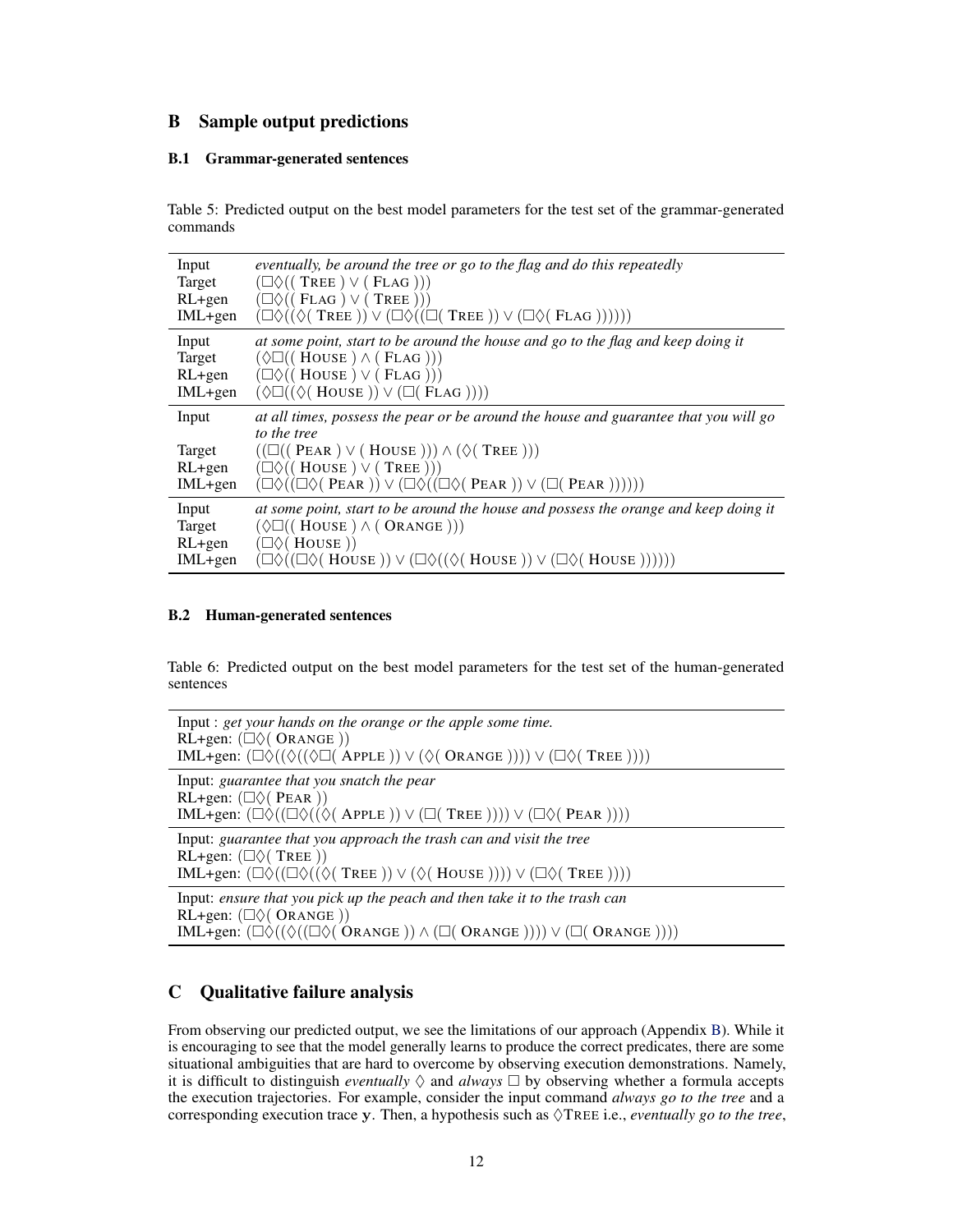# <span id="page-12-0"></span>B Sample output predictions

#### B.1 Grammar-generated sentences

Table 5: Predicted output on the best model parameters for the test set of the grammar-generated commands

| Input     | eventually, be around the tree or go to the flag and do this repeatedly                                                                    |
|-----------|--------------------------------------------------------------------------------------------------------------------------------------------|
| Target    | $(\Box \Diamond (( \text{ TREE } ) \vee ( \text{FLAG } )))$                                                                                |
| $RL+gen$  | $(\Box \Diamond (($ FLAG) $\lor$ (TREE)))                                                                                                  |
| $IML+gen$ | $(\Box \Diamond ((\Diamond (\text{Tree })) \vee (\Box \Diamond ((\Box (\text{Tree })) \vee (\Box \Diamond (\text{FLAG}))))))$              |
| Input     | at some point, start to be around the house and go to the flag and keep doing it                                                           |
| Target    | $(\Diamond \Box ((\text{House}) \land (\text{ELAG})))$                                                                                     |
| $RL+gen$  | $(\Box \Diamond ((\text{House } ) \lor (\text{ELAG } )))$                                                                                  |
| $IML+gen$ | $(\Diamond \Box ((\Diamond ( House)) \vee (\Box (FLAG))))$                                                                                 |
| Input     | at all times, possess the pear or be around the house and guarantee that you will go<br>to the tree                                        |
| Target    | $((\Box((\text{PER}) \vee (\text{House}))) \wedge (\Diamond(\text{Tree})))$                                                                |
| $RL+gen$  | $(\Box \Diamond ((\text{House } ) \lor (\text{Tree } )))$                                                                                  |
| $IML+gen$ | $(\Box \Diamond ((\Box \Diamond (PERN)) \vee (\Box \Diamond ((\Box \Diamond (PERN)) \vee (\Box (PERN)))))))$                               |
| Input     | at some point, start to be around the house and possess the orange and keep doing it                                                       |
| Target    | $(\Diamond \Box ((\text{House}) \land (\text{ORANGE})))$                                                                                   |
| $RL+gen$  | $(\Box \Diamond ($ House $))$                                                                                                              |
| $IML+gen$ | $(\Box \Diamond ((\Box \Diamond (\text{House })) \vee (\Box \Diamond ((\Diamond (\text{House })) \vee (\Box \Diamond (\text{House }))))))$ |

#### B.2 Human-generated sentences

Table 6: Predicted output on the best model parameters for the test set of the human-generated sentences

| Input : get your hands on the orange or the apple some time.<br>RL+gen: $(\Box \Diamond ( \text{ ORANGE } ))$<br>IML+gen: $(\Box \Diamond ((\Diamond (\Box (APPLE)) \vee (\Diamond (ORANGE)))) \vee (\Box \Diamond (TREE))))$                                         |
|-----------------------------------------------------------------------------------------------------------------------------------------------------------------------------------------------------------------------------------------------------------------------|
| Input: guarantee that you snatch the pear<br>RL+gen: $(\Box \Diamond (PER))$<br>IML+gen: $(\Box \Diamond ((\Box \Diamond ((\Diamond (APPLE)) \vee (\Box (TREE)))) \vee (\Box \Diamond (PERR))))$                                                                      |
| Input: guarantee that you approach the trash can and visit the tree<br>RL+gen: $(\Box \Diamond ( \text{ TREE } ))$<br>IML+gen: $(\Box \Diamond ((\Box \Diamond ((\Diamond ( \text{Tree })) \vee (\Diamond ( \text{House })))) \vee (\Box \Diamond ( \text{Tree }))))$ |
| Input: ensure that you pick up the peach and then take it to the trash can<br>RL+gen: $(\Box \Diamond ( \text{ ORANGE } ))$<br>IML+gen: $(\Box \Diamond ((\Diamond ((\Box \Diamond (ORANGE))) \land (\Box (ORANGE)))) \lor (\Box (ORANGE))))$                         |

# C Qualitative failure analysis

From observing our predicted output, we see the limitations of our approach (Appendix B). While it is encouraging to see that the model generally learns to produce the correct predicates, there are some situational ambiguities that are hard to overcome by observing execution demonstrations. Namely, it is difficult to distinguish *eventually*  $\Diamond$  and *always*  $\Box$  by observing whether a formula accepts the execution trajectories. For example, consider the input command *always go to the tree* and a corresponding execution trace y. Then, a hypothesis such as  $\Diamond$ TREE i.e., *eventually go to the tree*,